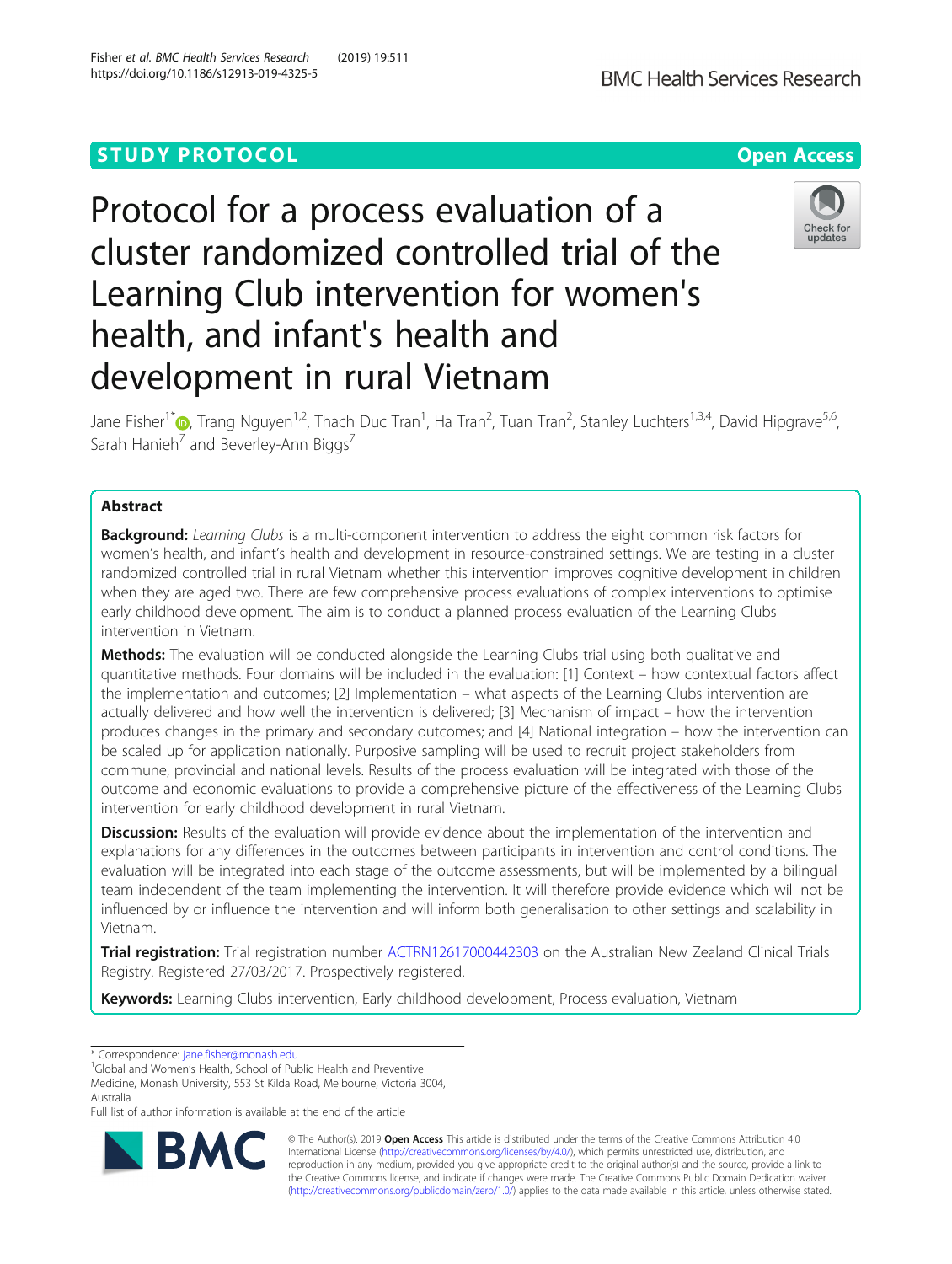#### Background

Early childhood development, addressed in three Lancet series, is now a global priority  $[1-3]$  $[1-3]$  $[1-3]$  $[1-3]$ . More than 40% of children aged under five years living in low- and middle-income countries (LMICs) do not reach their developmental potential. Risks accrue from conception. During pregnancy, women in LMICs experience malnutrition, poverty, gender-based violence, the common mental disorders of depression and anxiety and inadequate access to health care and social protection each of which exerts adverse effects on fetal and infant growth, health and development. Among women in rural Vietnam who are pregnant, 32% experience food insecurity, 20% having a Body Mass Index (BMI) < 18.5, 80% are iodine deficient, 17% have iron deficiency anaemia, 19% experiencing intimate partner violence and one third meet criteria for a common mental disorder [\[4](#page-7-0)–[7](#page-7-0)]. Risks interact to influence each domain of development. Children of mothers who have experienced iron deficiency anaemia and antenatal common mental disorders (CMD) have worse cognitive development at the age of six months. Early social and emotional development is worse among children whose mothers experienced postnatal CMD, who had lower parenting confidence and who provided less affectionate care. Father's behaviours are also relevant, with children whose mothers experienced violence perpetrated by their intimate partners being more likely to be stunted as toddlers. [\[4](#page-7-0), [8](#page-7-0)–[11\]](#page-7-0)

Investment in strategies to promote early childhood development is fundamental to achieving sustainable development. Multi-component, cross-sectoral intervention packages are recommended to enable children to realise their development potential [\[1](#page-7-0), [2](#page-7-0), [12\]](#page-7-0).

# Learning clubs: a cluster randomized controlled trial to improve women's health and infant's health and development in Vietnam

Informed by our detailed local epidemiological evidence, the Learning Clubs for Women's Health and Infant Health and Development (Learning Clubs) multi-component, multi-sectoral intervention was developed to improve the physical and mental health of women and the health and development of their infants in rural Vietnam, by addressing multiple risks together  $|13|$ .

The Learning Clubs intervention is a structured program that combines specific information, learning activities and social support in accessible facilitated community-based groups of women at the same gestational stage, and, after birth, with their babies. The intervention comprises 19 educational modules, delivered in face-to-face groups by locally trained facilitators at a community centre, and one home visit. Unlike existing programs which have aimed to address one or at most two risks, the Learning Clubs intervention is innovative in addressing all identified risks to early childhood development in a comprehensive integrated program. All content is drawn from interventions shown in RCTs in resource-constrained settings to be effective in addressing either maternal nutrition, mental health, parenting capabilities, infant health and development, or gender-based violence and empowerment. These have been adapted to be consistent with current national perinatal programs in Vietnam. Each module comprises information and activities which aim to increase perinatal stage-specific essential knowledge and skills through structured learning opportunities. They have been translated, culturally adapted and fieldtested for salience and comprehensibility. Take home print materials, short DVD clips, posters and a structured facilitator's guide are used for fidelity and to reinforce key messages. The cluster randomised controlled trial of the Learning Clubs intervention will follow women from early pregnancy (baseline survey), and, with their children, to two years after birth (in three follow-up surveys). They will be recruited from 84 communes, half randomly allocated by an independent statistician to each trial arm, in a rural province in Vietnam [\[13](#page-8-0)].

#### Process evaluation of complex interventions

In general, published accounts of complex interventions report on outcomes, but do not provide details about implementation. These are however essential for generalization of effective interventions to other settings and for taking them to scale in the setting in which they have been tested. Process evaluations seek to describe not only how the intervention "worked", but also how it was conducted, the underlying mechanisms of change and the effects of context-specific factors. Reviewing 542 articles and reports which include information about intervention implementation processes, Durlak et al. (2008) [\[14\]](#page-8-0) concluded that in promotion and prevention programs, the outcomes are highly dependent on implementation factors. Similarly, Smith et al. (2004) [[15\]](#page-8-0) reviewed 14 schoolbased anti-bullying programs and found that those which monitored implementation had a mean effect on self-reported bullying and victimization rates up to twice that of those which did not monitor implementation. In some reviews, when taking implementation factors into account the difference in effect sizes was as large as  $12$ -fold  $[16]$  $[16]$ .

The UK Medical Research Council recommends that a process evaluation of implementation be conducted for all trials of complex intervention. It will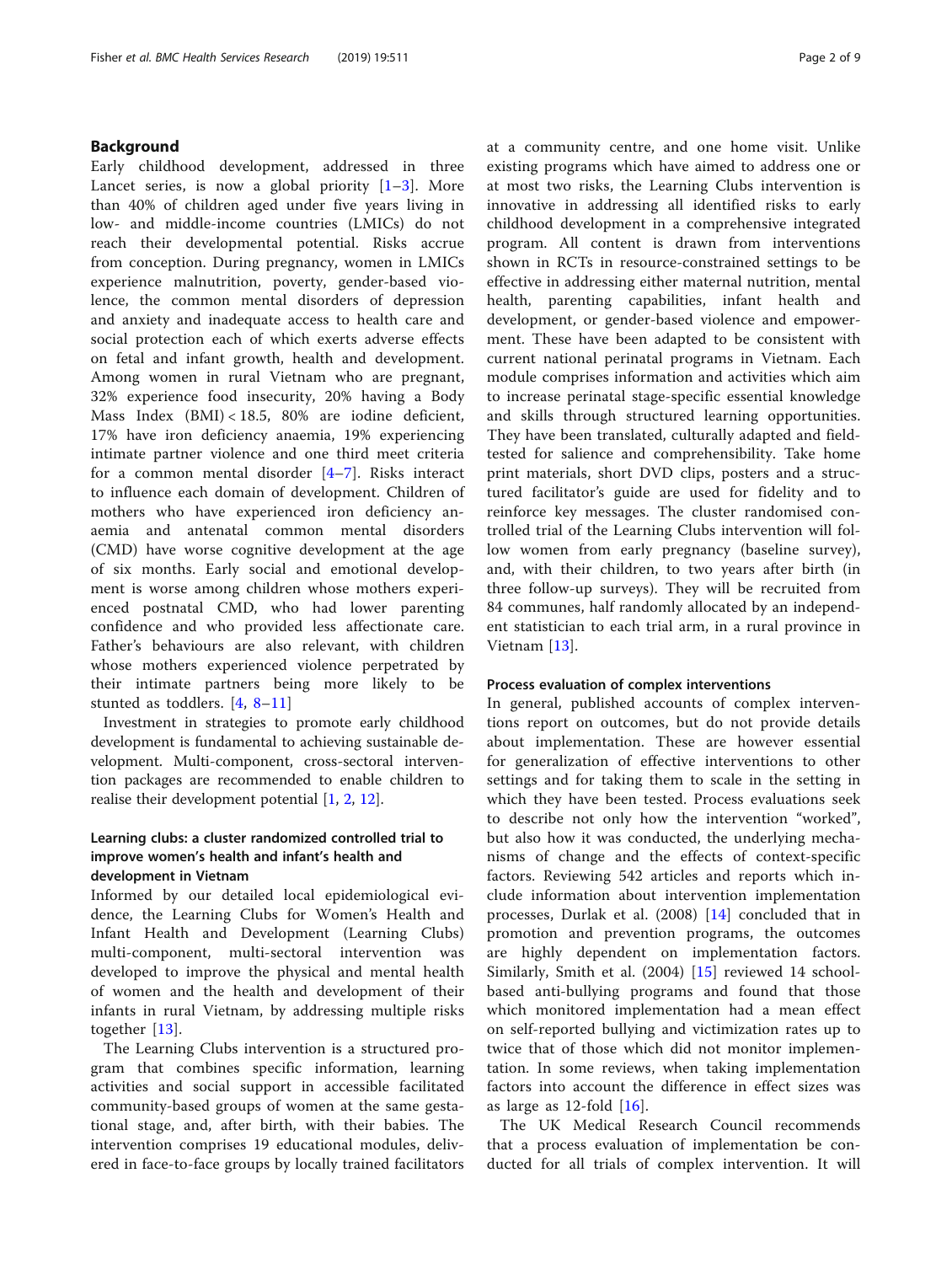help to identify why interventions are effective and how to improve those that are not. It will also provide researchers, program evaluators and policymakers with essential information to assess the possibility of replication and suitability of the intervention in their specific settings, as well as the "contextual factors associated with variation in outcomes" [\[17](#page-8-0)]. The Learning Clubs cluster-randomised controlled trial is a world-first evaluation of a complex intervention addressing women's health and infant's health and development in a resource-constrained setting. A process evaluation conducted alongside the trial will not only inform policymakers, clinicians and researchers in Vietnam; it will increase the chance of replication of this model in other LMICs.

# Methods

#### Aims and objectives

The primary aims of the process evaluation are to describe how the intervention works in the resource-constrained setting of rural Vietnam and how to integrate the model into existing national programs. Four domains are monitored to address these aims. The specific content of these domains is presented in the theoretical framework below (see Fig. 1).

- Domain  $1$  Context: to explore how contextual factors affect the implementation and outcomes;
- Domain 2 Implementation: to explore what aspects of the Learning Clubs are actually delivered and how well the Learning Club intervention is delivered;
- Domain 3 Mechanism of impact: to understand how the Learning Clubs intervention produces changes in the outcomes;

• Domain 4 – National integration: To explore how the Learning Club can be scaled up at the national level

## Learning Club intervention

The Learning Clubs intervention is a community-based structured program which is delivered to women from when they are less than 20 gestational weeks pregnant, to one year after birth.

The cluster randomised controlled trial of the Learning Clubs intervention will follow women from early pregnancy (baseline survey), and, with their children, to two years after birth (in three follow-up surveys). All women recruited from 84 communes (half the communes will be randomly allocated by an independent statistician to each trial arm) will receive the current maternal and child health standard of care. Women in the intervention group will receive the Learning Clubs intervention in addition to the standard of care. Women with cognitive and serious physical disabilities who are not able to implement the intervention practices will be ineligible for the study.

The number of clusters and overall sample size were calculated using the clustersampsi module in Stata, Version 13 (StataCorp LP, College Station, Texas, USA). In order to detect a difference in the primary outcome (Bayley Scales of Infant and Toddler Development cognitive development score < 1 SD at 2 years of age) of 15% in the control arm and 8% in the Learning Club intervention arm (with 80% statistical power and a significance level of 0.05; intra-cluster correlation coefficient  $[ICC] = 0.03$ , a total of 1,008 pregnant women from 84 clusters is needed [\[13](#page-8-0)].

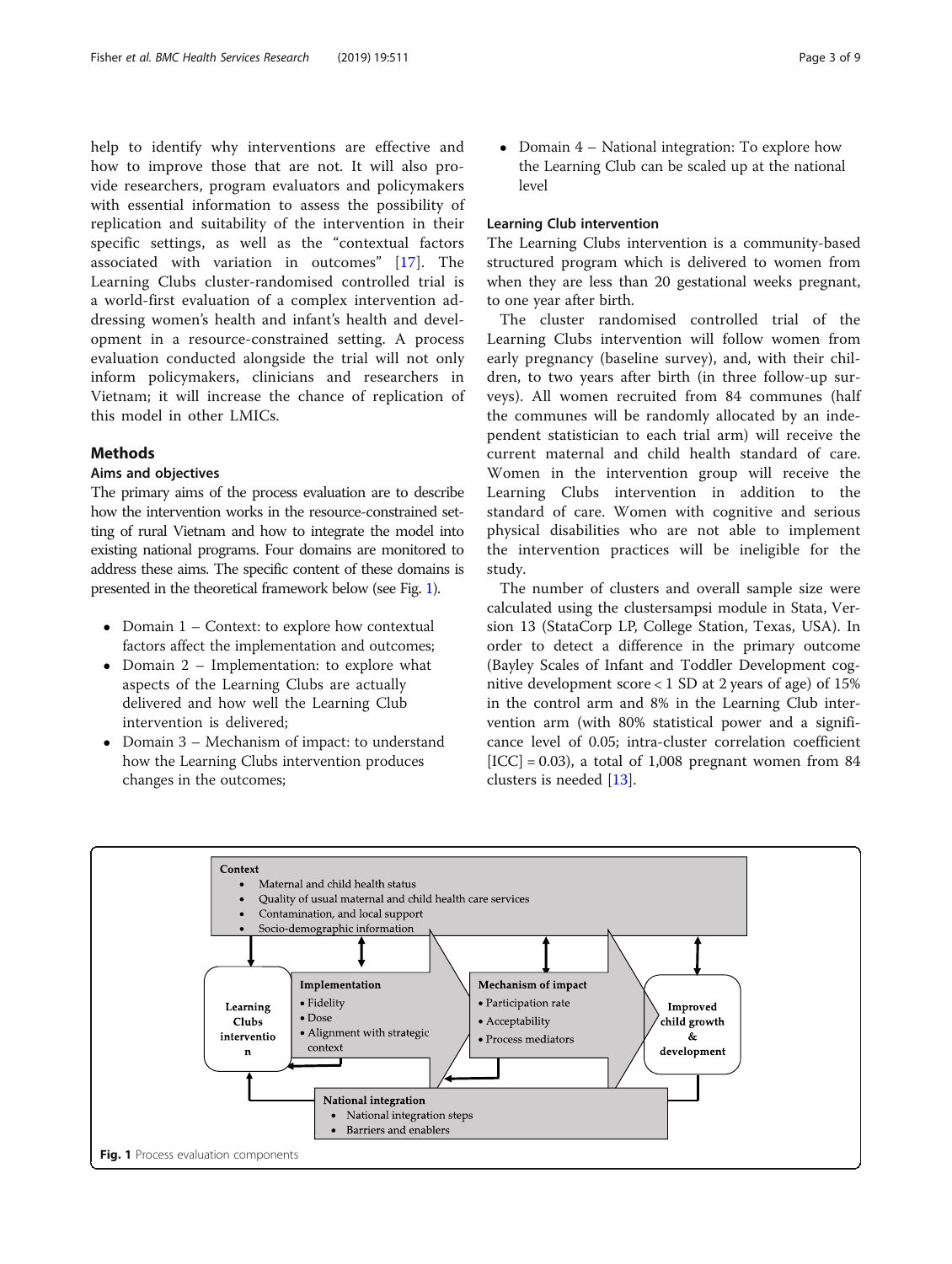#### Setting

The trial will be conducted in 84 communes (the smallest administrative grouping) in Ha Nam province. It is a typical Northern rural province in Vietnam in terms of culture, health care and education systems. Maternal and child health services are provided by the commune health station in each commune.

## Process evaluation design

The process evaluation will use multiple methods to collect qualitative and quantitative data. Small group discussions, semi-structured interviews, case-studies and independent observations will be used to collect qualitative data. Quantitative data will be sought through selfreported questionnaires and secondary analyses of routinely collected data.

#### Informants and sampling

Purposive sampling methods will be used to recruit informants for the qualitative components of the evaluation. Informants will include stakeholders from commune, provincial and national levels of government, including Health Department officers, project implementation officers, commune health workers, early childhood education workers, Women's Union representatives, and members of the community. We will select participants to ensure diversity in terms of sector represented, extent of experience with implementing the Learning Clubs, and geographic distribution within Ha Nam province. We will continue to recruit stakeholders until we have reached informational redundancy.

At least 504 women will be recruited from communes assigned to the intervention arm and invited to participate. Attendance lists (women, their partners and other family members) are being kept by facilitators at each Learning Club meeting. These will enable us to calculate participation rates by total number of groups attended and by session topic.

#### Timing of data collection

Data will be collected at several time points. The process evaluation will be conducted alongside the four survey rounds of the outcome evaluation (at baseline, when the women are less than 20 weeks gestation; at Follow-up 1 when they are in late pregnancy; Follow-up 2–1 year after birth, and Follow-up 3–2 years after birth).

#### Data collection methods

## Domain 1 - Context

The aim of this component is to evaluate variation in current maternal and child health programs, quality of usual maternal and child health services, contamination from any other relevant programs and the local support among the 84 communes in the intervention and control arms.

Current maternal and child health services in each commune will be assessed through obtaining information about 11 core maternal and child health indicators, including two mortality indicators, one indicator, stunting, among children under five years of age and eight coverage indicators. These are the ones recommended by the World Health Organization (WHO), the United Nations' International Children's Emergency Fund (UNICEF), Countdown to 2015, and the Health Metrics Network to monitor maternal and child health, and child mortality in the world's high-burden and low-income countries [\[18](#page-8-0)]. Primary data sources for these indicators will be the vital registration and health facility reports of the 84 communes in Ha Nam province in 2018, 2019 and 2020 (see Additional file [1](#page-7-0)).

#### Quality of usual maternal and child health care services

Quality of existing maternal and child health services will be assessed through indicators in three domains: maternal, newborn and general health. These indicators were proposed by WHO to evaluate the quality of maternal and new born health care provided by primary health facilities. Information about these indicators will facilitate comparison of data in this project with international data  $[19]$  $[19]$ . The data source for this component will be mainly routine health facility reports (see Additional file [2\)](#page-7-0).

#### Contamination

A data collection form will be developed and distributed to the Women's Union, provincial government authorities, commune health stations, key social mass organizations in both control and intervention groups to collect information about any related maternal and child health activities such as training, other interventions, new services and information sources that may affect the outcomes of the Learning Clubs. This form will be distributed to project communes at every survey round and completed forms will be posted to the Research and Training Centre for Community Development (RTCCD) in prepaid reply envelopes. In addition, the team will investigate cases of sharing information between the intervention and control groups.

#### Local support

Frequency and active involvement of local authorities and social organizations in maternal and child health activities will be measured to assess local support at each commune. This information will be gathered by a form developed by the process evaluation team. Information sources are the Women's Union and their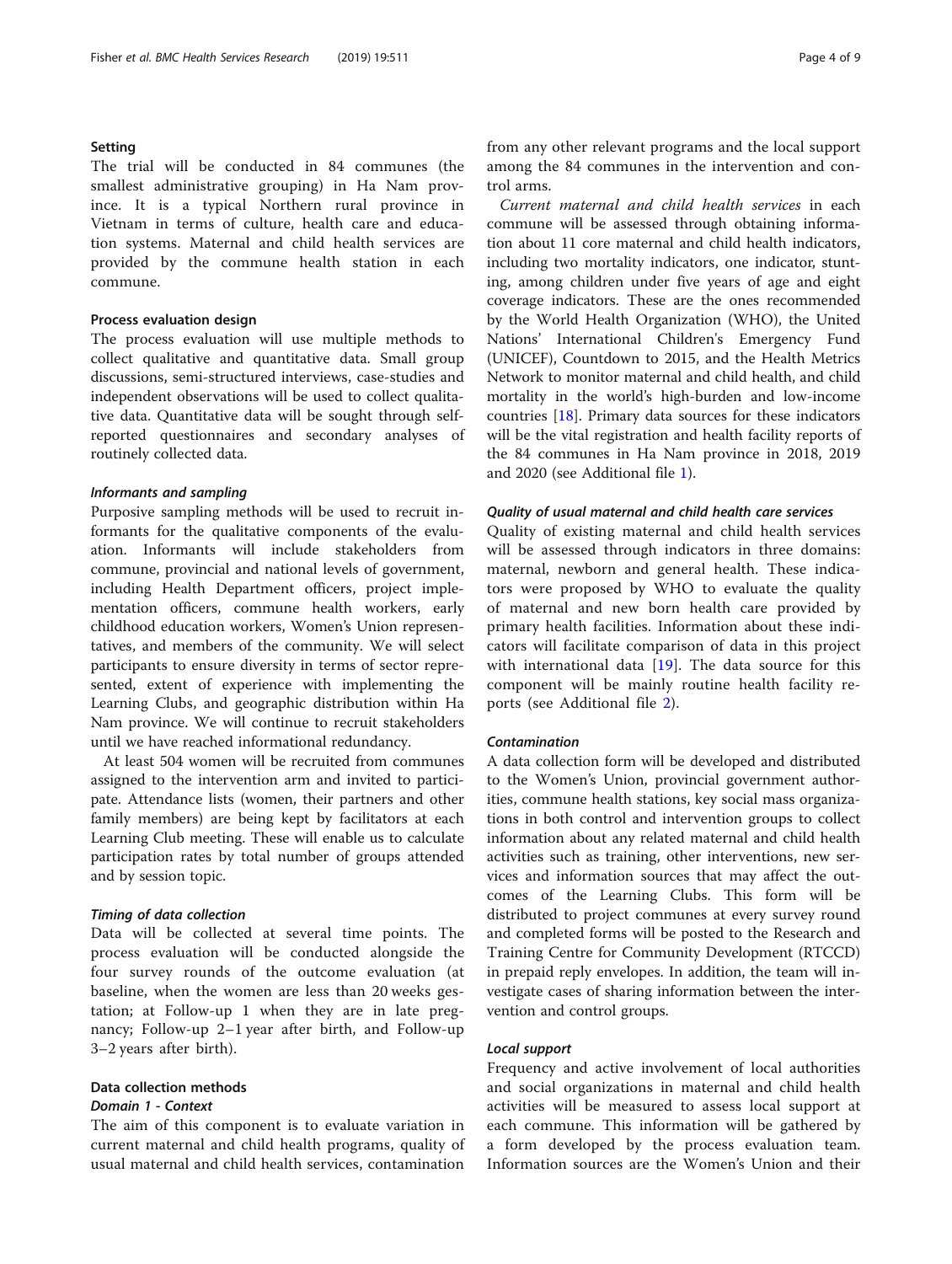related partners. The support may include access to meeting rooms, computer equipment, the involvement of mass social organizations (Youth Union, Famer's Union) in advocacy activities, financial support for Learning Club staff, or provision of other necessary equipment. Types of support and frequency of access, activities, or use will be assessed.

#### Other socio-economic characteristics of the commune

In addition information, such as population size, commune health facilities and human resources, number and nature of factories or construction sites located in the commune and neighboring areas, and environmental pollution sources, will be obtained at baseline and during the Learning Clubs intervention. These factors may result in common illnesses among children and mothers and affect their health.

#### Domain 2 - Implementation

This domain will evaluate the implementation aspect of the Learning Club intervention, especially in terms of the quality (fidelity), quantity (dose) and its alignment with the current strategic context in Ha Nam and in Vietnam.

#### Intervention fidelity and dose

There are different definitions of "fidelity" [\[20](#page-8-0)–[25](#page-8-0)]. Commonly, it refers to the degree to which an intervention is implemented as planned. In this study, "fidelity" is defined as the quality of the intervention delivered, while "dose" is the quantity of the intervention such as frequency, duration, and coverage [\[26](#page-8-0), [27\]](#page-8-0). Structurally, the Learning Club intervention content can be divided into two periods: during pregnancy, and when the infants are 0–1 year old. After each period, workshops will be conducted among all facilitators to obtain information about their experience in operating the clubs and in delivering the intervention contents. During these workshops, semistructured interviews and small group discussions with the club facilitators will be conducted to identify any modification in delivering the intervention, in terms of the content and dose, and to understand reasons for these modifications, if any.

In addition, during the club meetings, a team of provincial trainers will undertake routine supportive supervision and observations of Learning Club meetings. A supervision checklist will be developed for this team to record any variations and report any changes observed in the meetings.

#### Alignment with strategic context

In order to prepare for the scaling up phase, an important element to be considered is the appropriateness of

the intervention for the local context. This is defined as the relevance and perceived fit of the intervention in maternal and child health policies and interventions [[28\]](#page-8-0). At Baseline and Follow-up 3, secondary data collection and semi-structured interviews with key stakeholders at national, provincial and commune levels of the education, health and labor sectors and Women's Union will be held. Information about the strategies, regulations and vision in terms of maternal and child care in the local communes will be sought. The purpose of this component is to identify relevant government strategies, which may enable the integration of the intervention into in national programs. It is estimated that around 10 interviews will be undertaken at each survey round.

#### Domain 3 - Mechanisms of impact

#### Participation rate

At each Learning Club's meeting, a participation form will be used by the facilitators to record the number of people attending the session. The form and (with participant consent) a photo of the meeting will be sent to the project officers. Weekly and monthly reports will be prepared by the project officers to establish participation rates. These reports will be submitted to the project coordinator, the process evaluation team and the research advisory group.

#### Acceptability

Small group discussions with Learning Club participants will be held at Follow up 1 (F1), Follow up 2 (F2) and Follow up 3 (F3) to explore their experiences of and views about attending Learning Clubs sessions; advantages, difficulties and unexpected outcomes of participation will also be sought. Participants in these discussions will be recruited using maximum variation purposive sampling. This type of sampling design allows the recruitment of outliers whose experiences are diverse to maximize the variety of perspectives among people contributing data. Therefore, Learning Club participants who are more and less able to apply the Club content in self-care and care of their infants will be included to explore underlying factors that might influence the outcomes.

#### Process mediators

Process mediators, including changes in facilitators' knowledge about early childhood development, and skills and confidence in Club operations; participants' changes in knowledge and skills in providing care for their child, sharing of paid and unpaid work with an intimate partner and quality of family relationships; and support from family members to the club's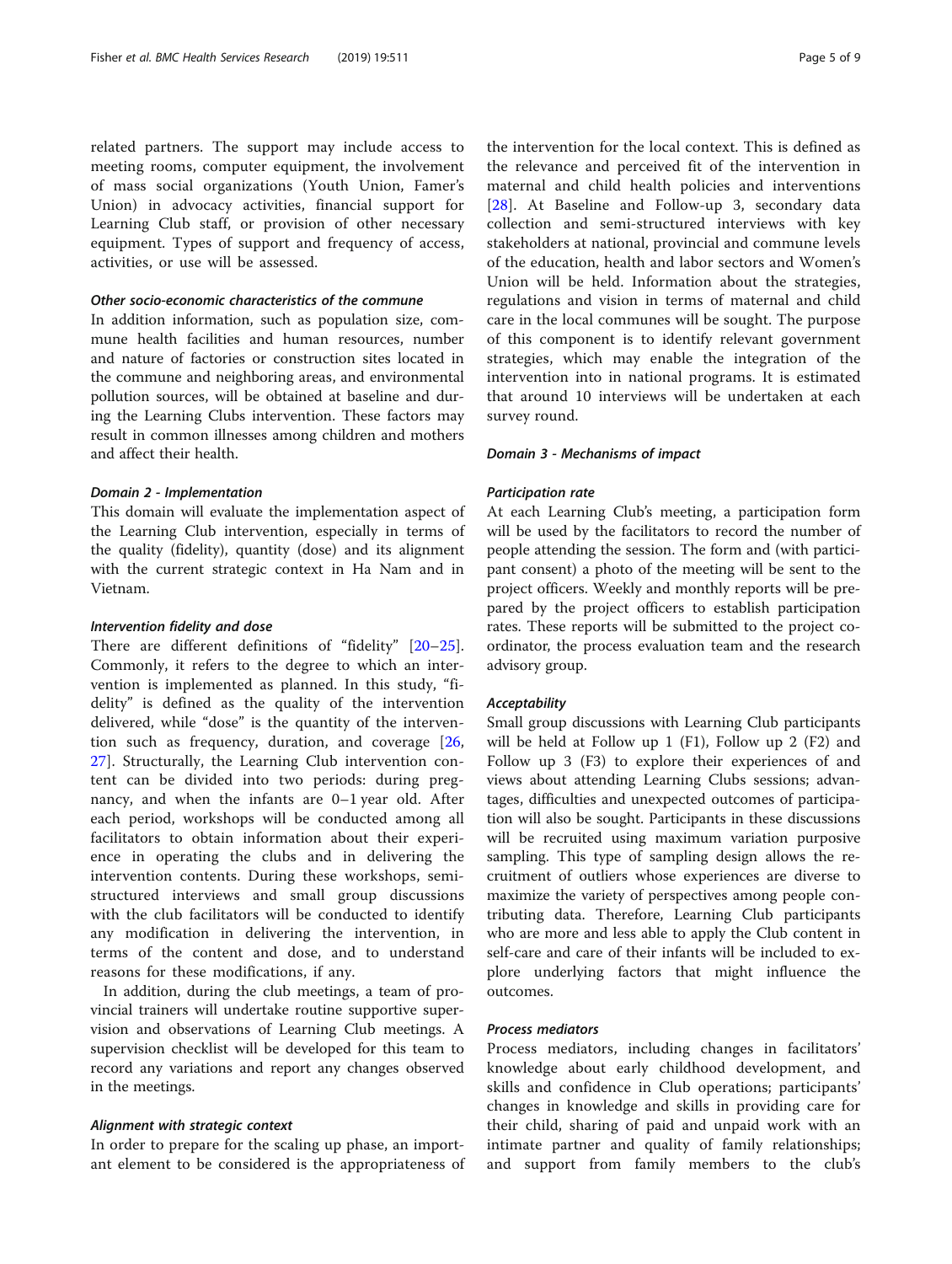mothers will be collected at F1, F2 and F3 through small group discussions and a self-administered questionnaire.

#### Domain 4 - National integration

#### National integration steps

The process evaluation officer will work closely with the project implementation team to document all steps taken to ensure that the Learning Club content is harmonized with existing national programs. Information about steps taken in the preparation, implementation and post-intervention phases, to engage local authorities, relevant stakeholders and policymakers in the project, will be gathered using a project diary. This component will provide descriptions of purposeful steps that the project team has conducted to inform policy makers and advocate for the intervention.

#### Barriers and enablers

Semi-structured interviews and small group discussions will be organized to identify the barriers and enablers for national integration of the Learning Clubs, from each stakeholder's perspective. Key representatives from government agencies (Women's Union, health, education and labor sectors) at national, provincial and commune levels will be invited to participate. The views of local and international non-government and United Nations agencies, including the World Health Organization, UNICEF, and the United Nations Population Fund (UNFPA), about the intervention will be also be sought. It is estimated that about 25 interviews will be conducted in total by the process evaluation team.

#### Data management and analysis

Consent will be sought from participants for all small group discussions and semi-structured interviews to be audio-recorded. Data will be transcribed by experienced researchers in Vietnamese and then translated into English so that investigators in this bi-cultural team can co-contribute to analyses. Data will be uploaded to a secured cloud-based storage system in Monash University, Australia. Only authorized researchers will have access to the data.

Transcripts will be entered into the NVivo version 11.0 and data will be analyzed thematically. Frameworks for coding of data will be established and revised as new themes emerge. Themes reflecting the context, implementation, and mechanism of impacts will be used in the interpretation of the impacts of the Learning Clubs on ultimate and intermediate outcomes. They may also be used to inform post-hoc secondary analysis of the outcomes, for instance, to examine whether contamination by other relevant projects may diminish the impacts of the Learning Clubs on infants' cognitive development.

#### Domain 1 – Context

Data collected from Domain 1 will yield a comprehensive map and description of the context and influencing factors of maternal and child health in the 84 participating communes. These will enable differences in outcomes between control and intervention arms to be understood in this context. The four key contextual factors to be considered will be maternal and child health status, quality of maternal and child health services, local support and social and economic characteristics. The indicators of the maternal and child health status, the quality of related usual care services will be analyzed and compared to other settings using the guidelines developed by the World Health Organization and its partners [[18,](#page-8-0) [19\]](#page-8-0).

#### Domain 2 – Implementation

The fidelity and dose of the intervention will be categorized into high, medium and low levels of fidelity and dose. This provides evidence of the variation in delivery of the intervention, especially in terms of what aspects of the intervention have been delivered, how well they have been delivered, and reasons for any modifications made. These modifications will reflect what the Learning Club facilitators needed to do to fit the intervention to the real situations in their communes. It will help the project team to revise the content and structure of the intervention to meet the capacity of the facilitators in rural areas. In addition, the alignment with the strategic context will enable mapping and adjusting the Learning Club intervention to existing policies and regulations related to maternal and child health in Ha Nam. It will enable the project team and policymakers to identify relevant national programs that the project may contribute to.

#### Domain 3 – Mechanism of impact

Domain 2 provides information on the acceptability to the facilitators of operating the Learning Clubs, and Domain 3 ascertains the accessibility of and acceptability to the target audience. The participation rate reflects the involvement of mothers, their intimate partners and other family members in the Club meetings. Qualitative information from the small-group discussions will inform revisions of the intervention, in terms of content and format, if required, to meet participants' needs more effectively. It will inform the dissemination strategy for the final scaling-up phase, if this is indicated. Moreover, information about the process mediators will contribute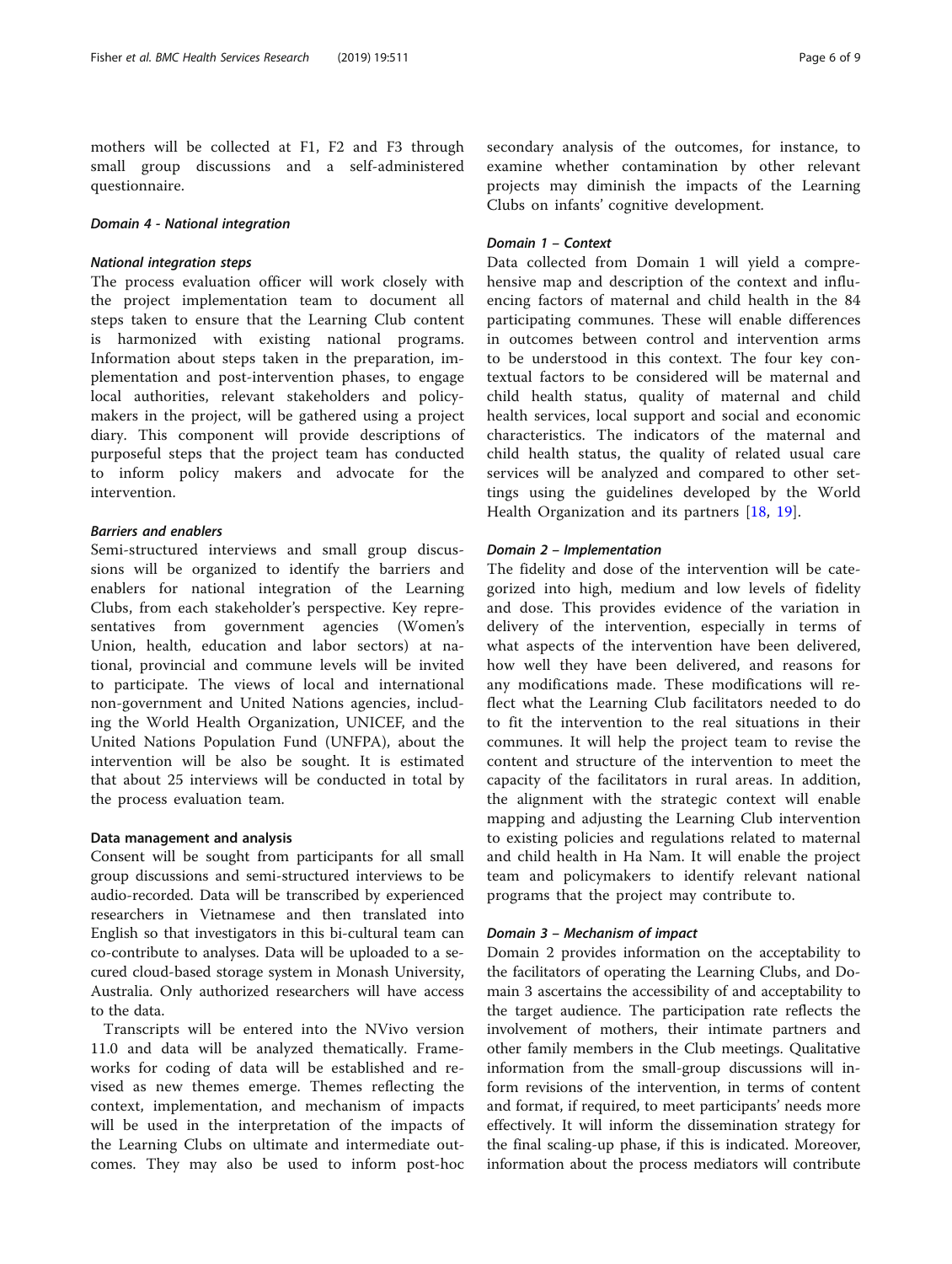to ascertaining whether the underlying causal assumptions of the intervention do or do not lead to differences in the outcomes between trial arms.

Case studies will be developed to explain the causal relationship between the input and the outcome conditions. The qualitative data will inform revisions, if necessary, to the theory of change.

#### Domain 4 – National integration

This component provides a detailed description of the integration procedure into existing relevant national programs. It will also provide the structure and rationale for each step of the implementation and evaluation of the intervention. This evidence for policy makers in Vietnam will enable the production of guidelines for integrating community-based initiatives into the government health and social protection systems.

#### Integration of process evaluation and outcomes findings

In addition to assessing the primary and secondary outcomes, this process evaluation is one of the two evaluations to be conducted alongside the main cluster randomized trial, the other is an economic evaluation. There is still debate among researchers about how to integrate process evaluation data into outcome and costeffectiveness evaluations. In this project, after the final data collection is completed, the process evaluation data will be combined with the other evaluations to enable a comprehensive picture of the effectiveness of this community-based intervention to be prepared. Quantitative process data will be integrated into the analysis of outcomes and cost-effetiveness using regression models and path analysis. Qualitative components will provide insights to explain the causal pathways of changes in the outcomes.

#### Blinding

The process evaluation will be conducted independently by two experienced health researchers who are bilingual in English and Vietnamese. These researchers will be able to conduct interviews and analyze data in both languages and will not be involved in implementing any project activities. As one of the aims of the Learning Clubs project is to establish whether the Learning Clubs intervention is effective under real-world conditions, the process evaluation team will not provide feedback to the Learning Club project staff, project stakeholders, and project advisory group or exchange relevant information that may result in changes to the project. Information obtained from the process evaluation will be taken into account in the final analysis and interpretation of the results of the main trial and will be published separately.

#### Dissemination strategy

The data will be used to write peer-reviewed publications, workshop presentations and technical reports. In addition, it will be included in the policy brief to advocate for integrating the intervention nationally. No personal information will be provided in any documents released from the project.

#### **Discussion**

This paper describes the protocol of a process evaluation conducted alongside a cluster randomized trial to promote early childhood development in a rural province in Vietnam. Outcomes of the process evaluation will provide insights into the implementation process of the project and explain the causal pathways between the Learning Club intervention and any outcomes achieved. It will also provide evidence about the barriers and enablers for implementation of a community-based intervention in in a lower-middle income country. Lessons learned from the study could be helpful for the scaling-up phase in Vietnam as well as the implementation or adaptation of the intervention in other LMICs.

The process evaluation is conducted alongside the trial and is integrated into the four surveys of the main trial. It allows the evaluation team to reach stakeholders in the study without placing too much burden on them. In addition, it also utilizes resources of the main trial in terms of traveling to the region and local infrastructure.

The process evaluation is implemented by an independent bilingual, bi-cultural team which can work effectively and communicate well with both the Vietnamese partners and the English-speaking members of the research team. They will be independent and will not communicate with the implementation team. To ensure the trial is being conducted objectively and as close to reality as possible any problems identified will not be shared during the implementation process.

Nevertheless, we acknowledge some limitations. The process evaluation will be undertaken alongside the four survey rounds of the main trial, it may thus introduce some confounding factors. Participating in semi-structured interviews or focus group discussions, Learning Clubs participants, facilitators and stakeholders may share and form some perceptions about problems they may encounter during the Club's meetings; changes in the way they participate or facilitate the Club's sessions may thus be made and these may result in changes to the main outcomes of the trial.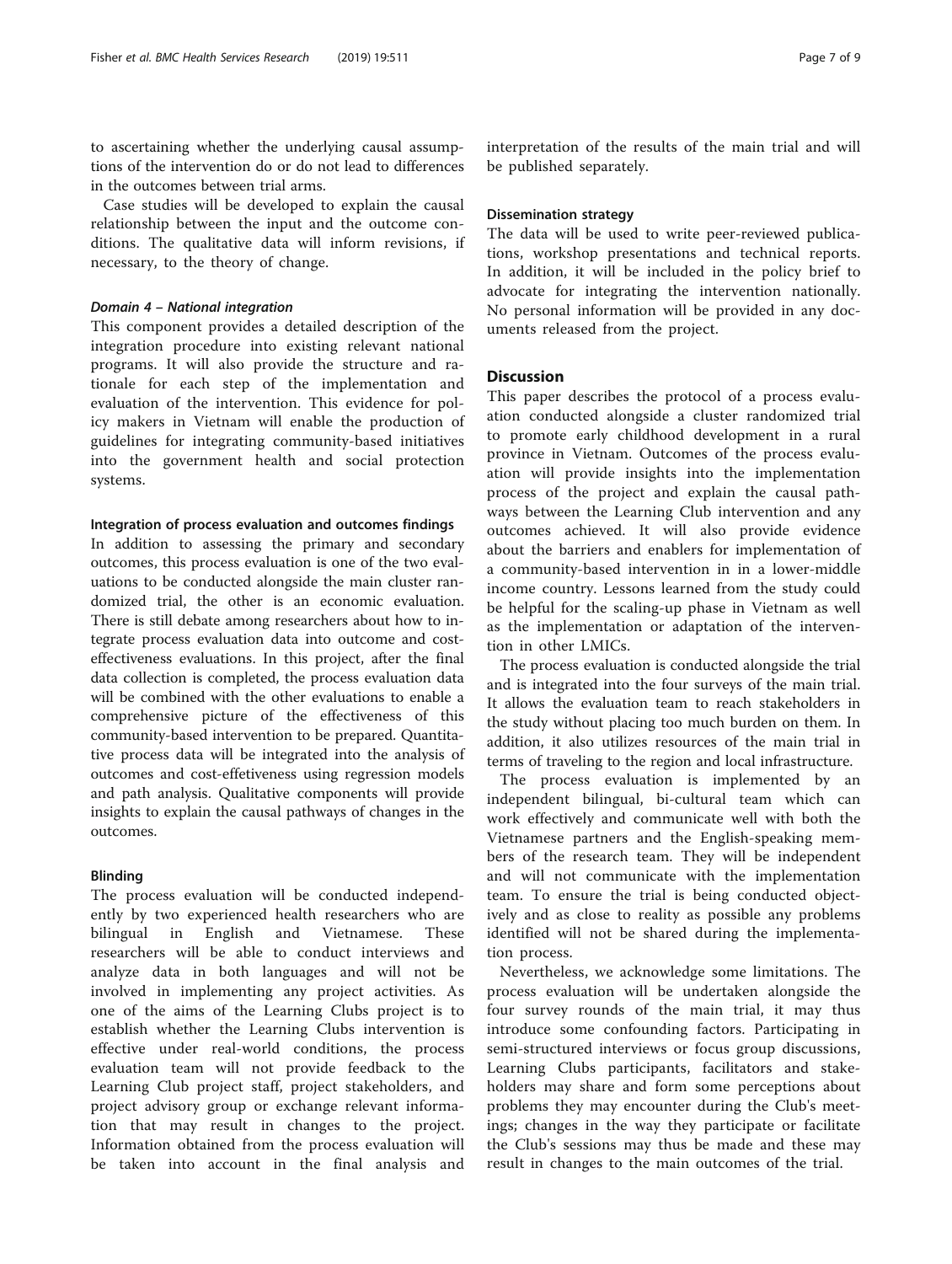<span id="page-7-0"></span>The process evaluation aims to supplement the outcome and economic evaluations. It also explores the method to scale up the Learning Clubs at the national level by understanding stakeholders' perspectives about actions for improving early childhood development in Vietnam. It will provide important local information about implementation of a community-based, low-cost intervention in a resource-constrained setting, to improve the development of young children and respond to the needs of their caregivers. It will also be of significant importance to the replication of the program in other LMICs.

## Additional files

[Additional file 1:](https://doi.org/10.1186/s12913-019-4325-5) Core indicators of women's and children's health (DOCX 18 kb)

[Additional file 2:](https://doi.org/10.1186/s12913-019-4325-5) Indicators for assessing quality of maternal and newborn health services (DOCX 15 kb)

#### Abbreviations

BMI: Body Mass Index; CMD: Common mental disorders; F1: Follow-up 1; F2: Follow-up 2; F3: Follow-up 3; LMICs: Low and Middle Income Countries; RCT: Randomized Controlled Trial; RTCCD: Research and Training Center for Community Development; SMD: Severe mental disorders; UNICEF: United Nations' International Children's Emergency Fund; UNFPA: United Nations Fund for Population Activities; WHO: World Health Organization

#### Acknowledgments

We would like to thank Vietnam Ministry of Health, Hanam provincial People's Committee, Hanam provincial Women's Union for their support with the implementation of this research study.

#### Ethics and consent to participate

Ethics approval for the trial has been provided by Monash University Human Research Ethics Committee (Project number 0683), Australia and extended for this evaluation (Amendment Review Number 2018–0683- 23806) and the Institutional Review Board of the Hanoi School of Public Health, Vietnam. Formal approval to conduct the trial in Vietnam has been provided by the Vietnam Union of Science and Technology Associations (No. 377/2017/YTCC-HD3).

#### Authors' contributions

JF, TN, TDT, HT, TT, SL, DH, SH and B-AB designed the Learning Clubs program and the cluster randomised controlled trial which is testing the primary outcomes. JF, TN, TDT and HT designed the process evaluation to be conducted alongside the trial. All authors approved the design, reviewed drafts of the manuscript and approved the final version.

#### Funding

The process evaluation is funded by Grand Challenges Canada under the Saving Brain Initiatives (Grant Number TTS – 1803-22331). The funder has no role in the design of the study, or the collection, analysis, interpretation or reporting of the data.

Jane Fisher is supported by the Finkel Professorial Fellowship, which is funded by the Finkel Family Foundation. Trang Nguyen is supported by a Monash International Postgraduate Research Scholarship and a Monash University Faculty of Medicine, Nursing and Health Sciences Bridging Postdoctoral Fellowsip. Thach Tran and Sarah Hanieh are supported by National Health and Medical Research Council Early Career Fellowships. Stanley Luchters is supported by a National Health and Medical Research Council Career Development Fellowship.

#### Availability of data and materials

At completion of the trial and following publication of all outcomes, deidentified data will be available through a secure portal at Monash University, which can be accessed with the permission of the investigators and will require a formal agreement for use.

#### Consent for publication

The study participants are given an oral or written plain language description of the study and are asked to sign a consent form. Those who cannot write provide a thumbprint or verbal consent witnessed by an independent observer.

#### Competing interests

The authors declare that they have no competing interests.

#### Author details

<sup>1</sup>Global and Women's Health, School of Public Health and Preventive Medicine, Monash University, 553 St Kilda Road, Melbourne, Victoria 3004, Australia. <sup>2</sup>Research and Training Centre for Community Development (RTCCD), Hanoi, Vietnam. <sup>3</sup>Burnet Institute, Melbourne, Australia.<br><sup>4</sup>International Contre for Penroductive Hoalth, Department of O <sup>4</sup>International Centre for Reproductive Health, Department of Obstetrics and Gynaecology, Ghent University, Ghent, Belgium. <sup>5</sup>UNICEF, New York, USA.<br><sup>6</sup>Melbourne School of Population and Global Hoalth University of <sup>6</sup>Melbourne School of Population and Global Health, University of Melbourne, Melbourne, Australia. <sup>7</sup> Department of Medicine and Victorian Infectious Diseases Service at the Doherty Institute, University of Melbourne, Melbourne, Australia.

#### Received: 16 May 2019 Accepted: 5 July 2019 Published online: 23 July 2019

#### References

- Britto PR, Lye SJ, Proulx K, Yousafzai AK, Matthews SG, Vaivada T, et al. Nurturing care: promoting early childhood development. Lancet. 2017; 389:91–102.
- 2. Black MM, Walker SP, Fernald LCH, Andersen CT, DiGirolamo AM, Lu C, et al. Early childhood development coming of age: science through the life course. Lancet. 2017;389:77–90.
- 3. Walker SP, Wachs TD, Gardner JM, Lozoff B, Wasserman GA, Pollitt E, et al. Child development: risk factors for adverse outcomes in developing countries. Lancet. 2007;369(9556):145–57.
- 4. Fisher J, Tran T, Tran T, Dwyer T, Nguyen T, Casey GJ, et al. Prevalence and risk factors for symptoms of common mental disorders in early and late pregnancy in Vietnamese women: a prospective population-based study. J Affect Disord. 2013;146(2):213–9.
- 5. Fisher J, Tran TD, Biggs B, Dang TH, Nguyen TT, Tran T. Intimate partner violence and perinatal common mental disorders among women in rural Vietnam. Int Health. 2013;5(1):29–37.
- 6. Fisher J, Tran T, Biggs B, Tran T, Dwyer T, Casey G, et al. Iodine status in late pregnancy and psychosocial determinants of iodized salt use in rural northern Vietnam. Bull World Health Organ. 2011;89(11):813–20.
- Fisher JR, Wynter KH, Rowe HJ. Innovative psycho-educational program to prevent common postpartum mental disorders in primiparous women: a before and after controlled study. BMC Public Health. 2010;10:432.
- Tran TD, Tran T, Simpson JA, Tran HT, Nguyen TT, Hanieh S, et al. Infant motor development in rural Vietnam and intrauterine exposures to anaemia, iron deficiency and common mental disorders: a prospective community-based study. BMC Pregnancy & Childbirth. 2014;14(1):8.
- 9. Tran TD, Biggs BA, Tran T, Simpson JA, de Mello MC, Hanieh S, et al. Perinatal common mental disorders among women and the social and emotional development of their infants in rural Vietnam. J Affect Disord. 2014;160:104–12.
- 10. Tran TD, Biggs B-A, Tran T, Simpson JA, Hanieh S, Dwyer T, et al. Impact on infants' cognitive development of antenatal exposure to Iron deficiency disorder and common mental disorders. PLoS One. 2013;8(9):e74876.
- 11. Fisher J, Tran T, La B, Kriitmaa K, Rosenthal D, Tran T. Common perinatal mental disorders in northern Viet Nam: community prevalence and health care use. Bull World Health Organ. 2010;88:737–45.
- 12. Richter LM, Daelmans B, Lombardi J, Heymann J, Boo FL, Behrman JR, et al. Investing in the foundation of sustainable development: pathways to scale up for early childhood development. Lancet. 2017;389:103–18.